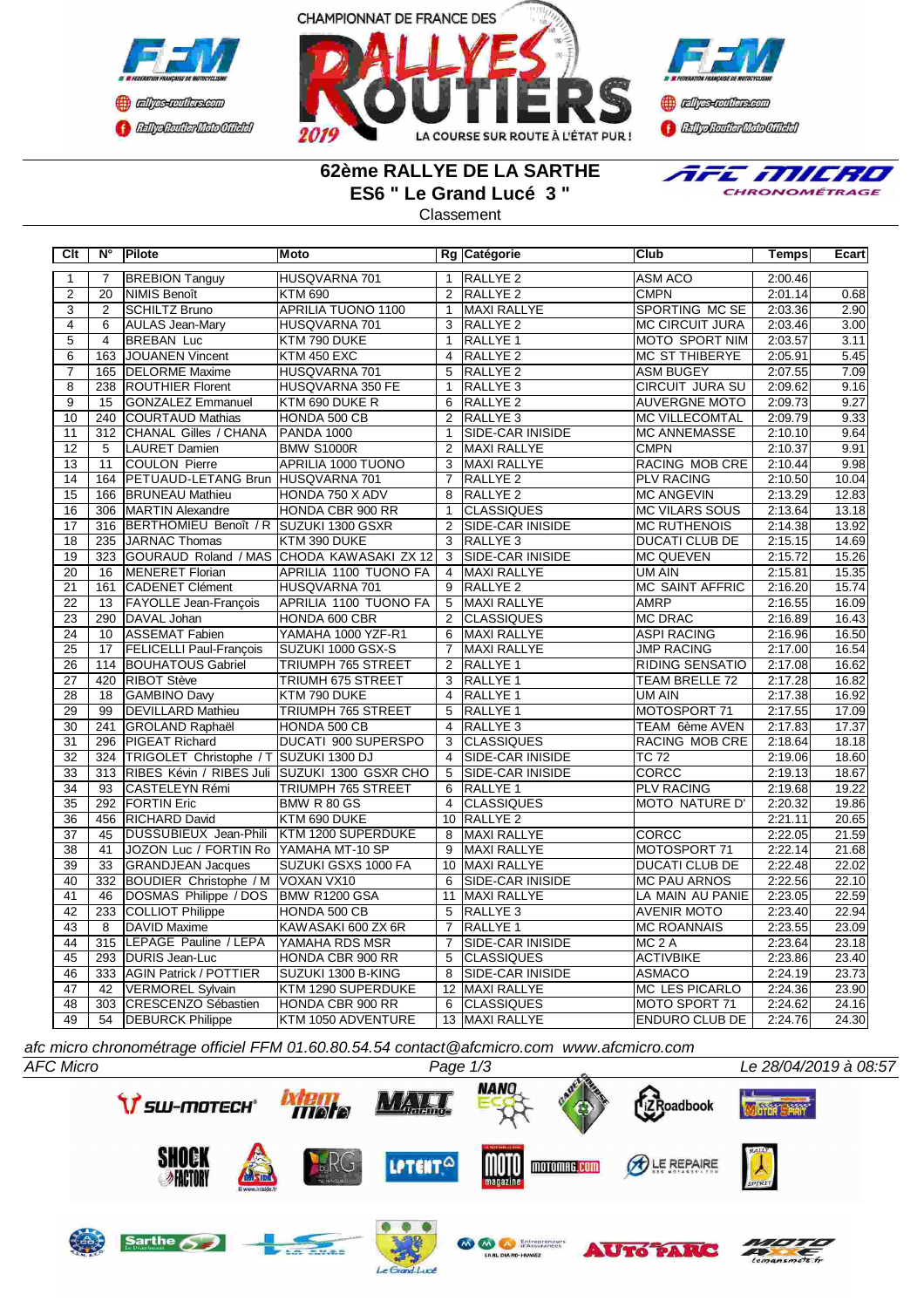



**Confederation CENTRAL MEDICATE** 

## 62ème RALLYE DE LA SARTHE ES6 " Le Grand Lucé 3 " Classement



| Clt             | $N^{\circ}$      | <b>Pilote</b>                        | <b>Moto</b>                 |                 | Rg Catégorie            | <b>Club</b>            | Temps   | Ecart |
|-----------------|------------------|--------------------------------------|-----------------------------|-----------------|-------------------------|------------------------|---------|-------|
| 50              | 25               | BORGEAT Gérard / REA                 | <b>BMW 1250 GS</b>          |                 | 14 MAXI RALLYE          | <b>OXYGENE PSA</b>     | 2:24.95 | 24.49 |
| 51              |                  | 180 OVERNEY Christophe               | HUSQVARNA 501 FE            | 11              | RALLYE <sub>2</sub>     | <b>PISTE LIBRE</b>     | 2:25.12 | 24.66 |
| 52              | 317              | BACON Franck / CHOPA                 | <b>KTM RC8R CHODA</b>       | $\overline{9}$  | <b>SIDE-CAR INISIDE</b> | <b>RACING MOB CRE</b>  | 2:25.20 | 24.74 |
| $\overline{53}$ | 162              | <b>DUPUIS-MAURIN Valéry</b>          | KAWASAKI 650 ER6            |                 | 12 RALLYE 2             | <b>MC DRAC</b>         | 2:25.84 | 25.38 |
| 54              | 113              | GROSSE Johann                        | YAMAHA MT-09                | 8               | <b>RALLYE 1</b>         | <b>MOTO TEAM 95</b>    | 2:25.92 | 25.46 |
| 55              | 438              | AMADIEU Yoann                        | HONDA 600 HORNET            | 9               | RALLYE <sub>1</sub>     |                        | 2:26.10 | 25.64 |
| 56              | 405              | PORCHER Fabrice                      | YAMAHA 1000 FAZER           | 15              | MAXI RALLYE             |                        | 2:26.38 | 25.92 |
| 57              | 21               | <b>MAUREL Eric</b>                   | APRILIA 1000 TUONO          | 16              | <b>MAXI RALLYE</b>      | <b>MC SENAS DURA</b>   | 2:26.56 | 26.10 |
| 58              | 28               | <b>PEYROT Cyril</b>                  | KTM 1290 SUPERDUKE          |                 | 17 MAXI RALLYE          | <b>MC BOUSSAQUIN</b>   | 2:26.92 | 26.46 |
| 59              | 105              | SIMONNET Hervé                       | YAMAHA MT-09                |                 | 10 RALLYE 1             | <b>CORCC</b>           | 2:27.97 | 27.51 |
| 60              | 168              | <b>STEPHAN Pierre</b>                | KTM 690 DUKE R              |                 | 13 RALLYE 2             | <b>MC FLEUR DE LYS</b> | 2:28.30 | 27.84 |
| 61              | 91               | <b>GRATIOT Caroline</b>              | HONDA 600 HORNET            | 11              | RALLYE <sub>1</sub>     | <b>ASPI RACING</b>     | 2:28.31 | 27.85 |
| 62              | 53               | COMBRET Frédéric                     | YAMAHA MT-10                |                 | 18 MAXI RALLYE          | MC AIX EN PROVE        | 2:28.49 | 28.03 |
| 63              | 423              | <b>HAYE Benjamin</b>                 | TRIUMH 675 STREET           |                 | 12 RALLYE 1             | TEAM RALLYE VA         | 2:29.61 | 29.15 |
| 64              | 94               | <b>LARUE Gilles</b>                  | YAMAHA MT-09                |                 | 13 RALLYE 1             | <b>CAROLE MOTO CL</b>  | 2:29.70 | 29.24 |
| 65              | 249              | <b>BOURGEOIS Quentin</b>             | HONDA 500 CB                | 6               | RALLYE <sub>3</sub>     | MC FLEUR DE LYS        | 2:30.04 | 29.58 |
| 66              | 60               | CALBA Mathieu                        | KTM 990 SUPERDUKE           | 19              | MAXI RALLYE             | <b>CSLE GENDARME</b>   | 2:30.49 | 30.03 |
| 67              | 458              | GOUBET Jean-Christoph                | <b>KTM 690 SM</b>           |                 | 14 RALLYE 2             | <b>MC FLEUR DE LYS</b> | 2:32.72 | 32.26 |
| $\overline{68}$ |                  | 454   MENERET Mickaël                | KTM 690 DUKE R              |                 | 15 RALLYE 2             |                        | 2:33.45 | 32.99 |
| 69              | 426              | <b>GATE</b> Damien                   | TRIUMPH 675 STREET          |                 | 14 RALLYE 1             | <b>ESML LOUVIGNE</b>   | 2:33.77 | 33.31 |
| $\overline{70}$ | 297              | LACOSTE Christian                    | YAMAHA 750 SUPER TE         | $\overline{7}$  | CLASSIQUES              | UM AIN                 | 2:34.23 | 33.77 |
| $\overline{71}$ |                  | 104 PREUDHOMME Benjami               | SUZUKI 750 GSXS             |                 | 15 RALLYE 1             | <b>MC CAROLE</b>       | 2:34.44 | 33.98 |
| $\overline{72}$ | 291              | <b>THEILLAC Thierry</b>              | <b>DUCATI 900 SUPERSPO</b>  | 8               | <b>CLASSIQUES</b>       | MC ANGOUMOISI          | 2:34.77 | 34.31 |
| 73              | 170              | <b>GILLI Aurélien</b>                | YAMAHA MT-07                |                 | 16 RALLYE 2             | PIT LANE ENDURA        | 2:35.76 | 35.30 |
| $\overline{74}$ | 330              | QUILBAULT Jimmy / BEN HONDA 1000 CBR |                             | 10              | SIDE-CAR INISIDE        | <b>MC MONTGENOIS</b>   | 2:35.96 | 35.50 |
| 75              | 95               | LOUSSEREAUX David                    | TRIUMH 675 STREET           | 16              | RALLYE <sub>1</sub>     | <b>ACTIVBIKE</b>       | 2:36.31 | 35.85 |
| 76              | 44               | <b>BASELLO Florent</b>               | HONDA 1000 AFRICA TW        | $\overline{20}$ | MAXI RALLYE             | <b>CORCC</b>           | 2:37.12 | 36.66 |
| 77              | 40               | <b>BEALLE Emmanuel</b>               | <b>DUCATI 1200 MONSTER</b>  | 21              | <b>MAXI RALLYE</b>      | <b>TEAM BIKE 71</b>    | 2:37.56 | 37.10 |
| 78              | 243              | <b>DUHAMEL Théo</b>                  | HONDA 500 CB                | $\overline{7}$  | RALLYE <sub>3</sub>     | <b>GMT 94</b>          | 2:37.88 | 37.42 |
| 79              | 325              | <b>ERAGNE Olivier / ERAG</b>         | SUZUKI 1000                 | 11              | <b>SIDE-CAR INISIDE</b> | LA MAIN AU PANIE       | 2:38.58 | 38.12 |
| 80              | $\overline{246}$ | <b>DION Fabrice</b>                  | KTM 390 DUKE                | 8               | RALLYE <sub>3</sub>     | MC FLEUR DE LYS        | 2:39.00 | 38.54 |
| $\overline{81}$ | 242              | <b>DUHAMEL Daniel</b>                | HONDA 500 CB                | 9               | RALLYE <sub>3</sub>     | <b>GMT 94</b>          | 2:40.54 | 40.08 |
| 82              | 422              | JOYAU Laurent                        | YAMAHA MT-09                | 17              | RALLYE <sub>1</sub>     |                        | 2:40.61 | 40.15 |
| 83              | 101              | <b>BACCA Riccardo</b>                | SUZUKI 750 GSXR             |                 | 18 RALLYE 1             | <b>PASSION VITESSE</b> | 2:40.74 | 40.28 |
| 84              | 408              | <b>LEROUX David</b>                  | <b>BMW 1150 ROCKSTER</b>    | 22              | MAXI RALLYE             | ASM ACO                | 2:40.75 | 40.29 |
| 85              | 450              | DUBUC Pierre-Adrien                  | KAWASAKI 650 ER6            | 17              | RALLYE <sub>2</sub>     | <b>TEAM NOLAN</b>      | 2:41.43 | 40.97 |
| 86              | 231              | <b>GRASSIAN Baptiste</b>             | HUSQVARNA 401               |                 | 10 RALLYE 3             | CORCC                  | 2:41.68 | 41.22 |
| 87              | 470              | LOUIS Cyril                          | KAWASAKI GPZR NINJA         | $\overline{9}$  | <b>CLASSIQUES</b>       |                        | 2:41.73 | 41.27 |
| 88              | 424              | GAREST Johan                         | KAWASAKI 636 ZX6R           |                 | 19 RALLYE 1             | <b>TEAM RALLYE VA</b>  | 2:42.65 | 42.19 |
| 89              | 179              | CANET Jean-François                  | KTM 690 SMCR                |                 | 18 RALLYE 2             | <b>TRAJECTOIRE JP</b>  | 2:43.46 | 43.00 |
| 90              | 430              | <b>GARNIER Mickaël</b>               | TRIUMPH 675 STREET T        |                 | 20 RALLYE 1             |                        | 2:43.72 | 43.26 |
| $\overline{91}$ | $\overline{412}$ | <b>NOEL Manuel</b>                   | TRIUMPH 1050 TIGER          |                 | 23 MAXI RALLYE          |                        | 2:45.08 | 44.62 |
| 92              | 407              | LEBOUC Sébastien                     | APRILIA 1000 TUONO          |                 | 24 MAXI RALLYE          | <b>ASM ACO</b>         | 2:45.36 | 44.90 |
| 93              | 117              | <b>BROUSTE Laurent</b>               | TRIUMPH 675 STREET          | 21              | <b>RALLYE 1</b>         | <b>MTT HERBLINOIS</b>  | 2:45.61 | 45.15 |
| 94              | 61               | BARRIOT Jean-Christoph               | KTM 990 SMT                 | 25              | <b>MAXI RALLYE</b>      | CM <sub>2</sub>        | 2:45.62 | 45.16 |
| 95              | 462              | <b>DEBERTEIX</b> Yann                | HONDA 500 CB                | 11              | RALLYE <sub>3</sub>     |                        | 2:46.11 | 45.65 |
| 96              | 31               | POTIER Guillaume                     | <b>DUCATI 1260 MULTISTR</b> | 26              | MAXI RALLYE             | <b>MOTO SPORT NIM</b>  | 2:46.25 | 45.79 |
| 97              | 452              | MARTINEAU Bertrand                   | YAMAHA MT-07                |                 | 19 RALLYE 2             | <b>MOTO LIBERTE</b>    | 2:47.05 | 46.59 |
| 98              | 58               | BOURGEOIS Frédéric                   | KTM 1290 SUPERDUKE          |                 | 27 MAXI RALLYE          | <b>ESPACE TOUT TE</b>  | 2:47.95 | 47.49 |

*afc micro chronométrage officiel FFM 01.60.80.54.54 contact@afcmicro.com www.afcmicro.com*



 $d$ *Luce*